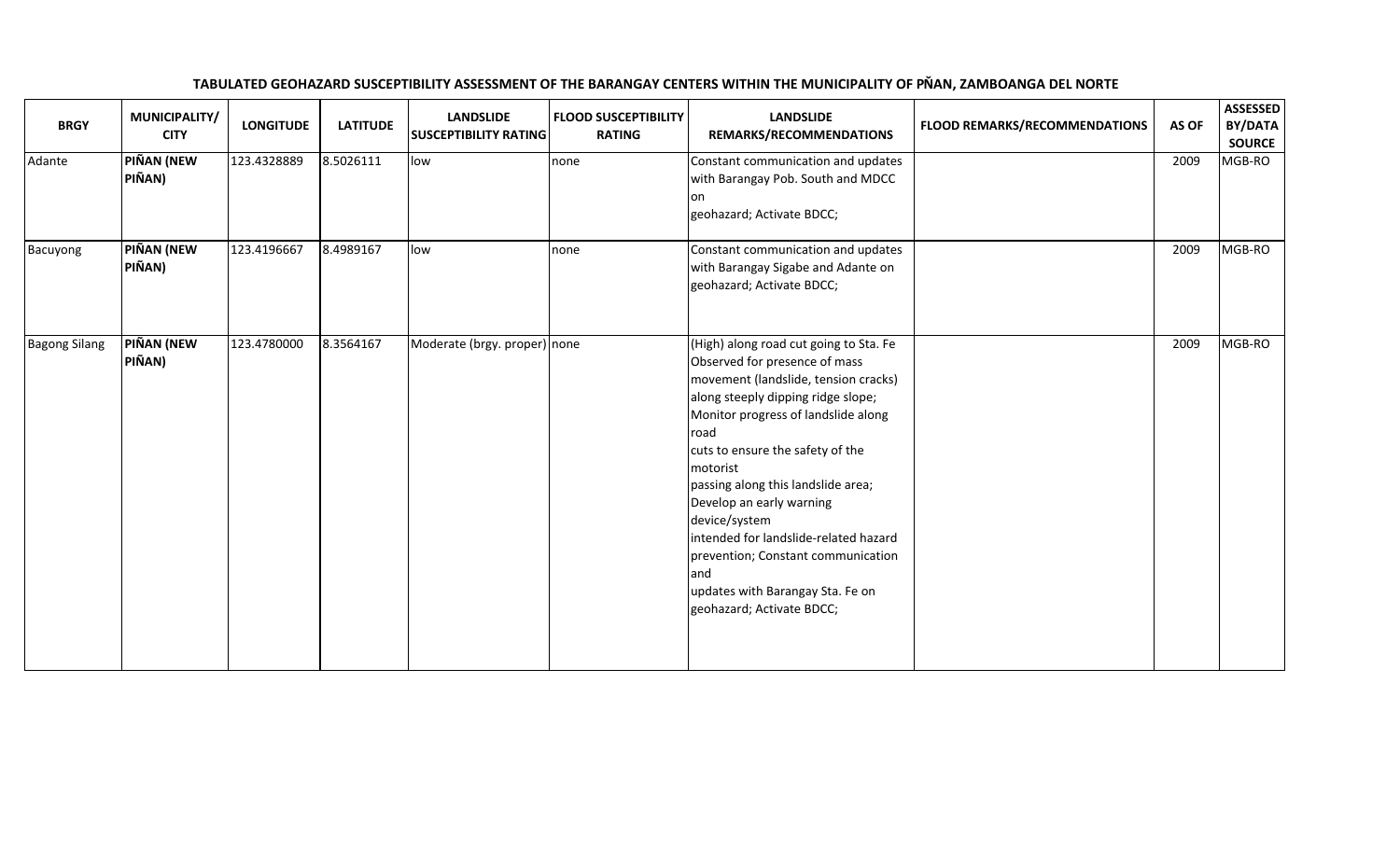| Calican              | <b>PIÑAN (NEW</b><br>PIÑAN) | 123.4197778 | 8.4407222 | Moderate | none | Observed for presence of mass<br>movement (landslide, tension cracks)<br>along steeply dipping ridge slope;<br>Constant communication and updates<br>with Barangay Dilawa and Luzvilla on<br>geohazard; Activate BDCC; | 2009 | MGB-RO |
|----------------------|-----------------------------|-------------|-----------|----------|------|------------------------------------------------------------------------------------------------------------------------------------------------------------------------------------------------------------------------|------|--------|
| Ubay (Daan<br>Tipan) | <b>PIÑAN (NEW</b><br>PIÑAN) | 123.4509722 | 8.4040833 | Moderate | none | Observed for presence of mass<br>movement (landslide, tension cracks)<br>along steeply dipping ridge slope;<br>Constant communication and updates<br>with Barangay Upper Gumay on<br>geohazard; Activate BDCC;         | 2009 | MGB-RO |
| Del Pilar            | <b>PIÑAN (NEW</b><br>PIÑAN) | 123.4198889 | 8.4701111 | low      | none | Constant communication and updates<br>with Barangay Sigabe and MDCC on<br>geohazard; Activate BDCC;                                                                                                                    | 2009 | MGB-RO |
| Dilawa               | PIÑAN (NEW<br>PIÑAN)        | 123.4335000 | 8.3675000 | low      | none | Constant communication and updates<br>with Barangay Desin and Sikitan on<br>geohazard; Activate BDCC;                                                                                                                  | 2009 | MGB-RO |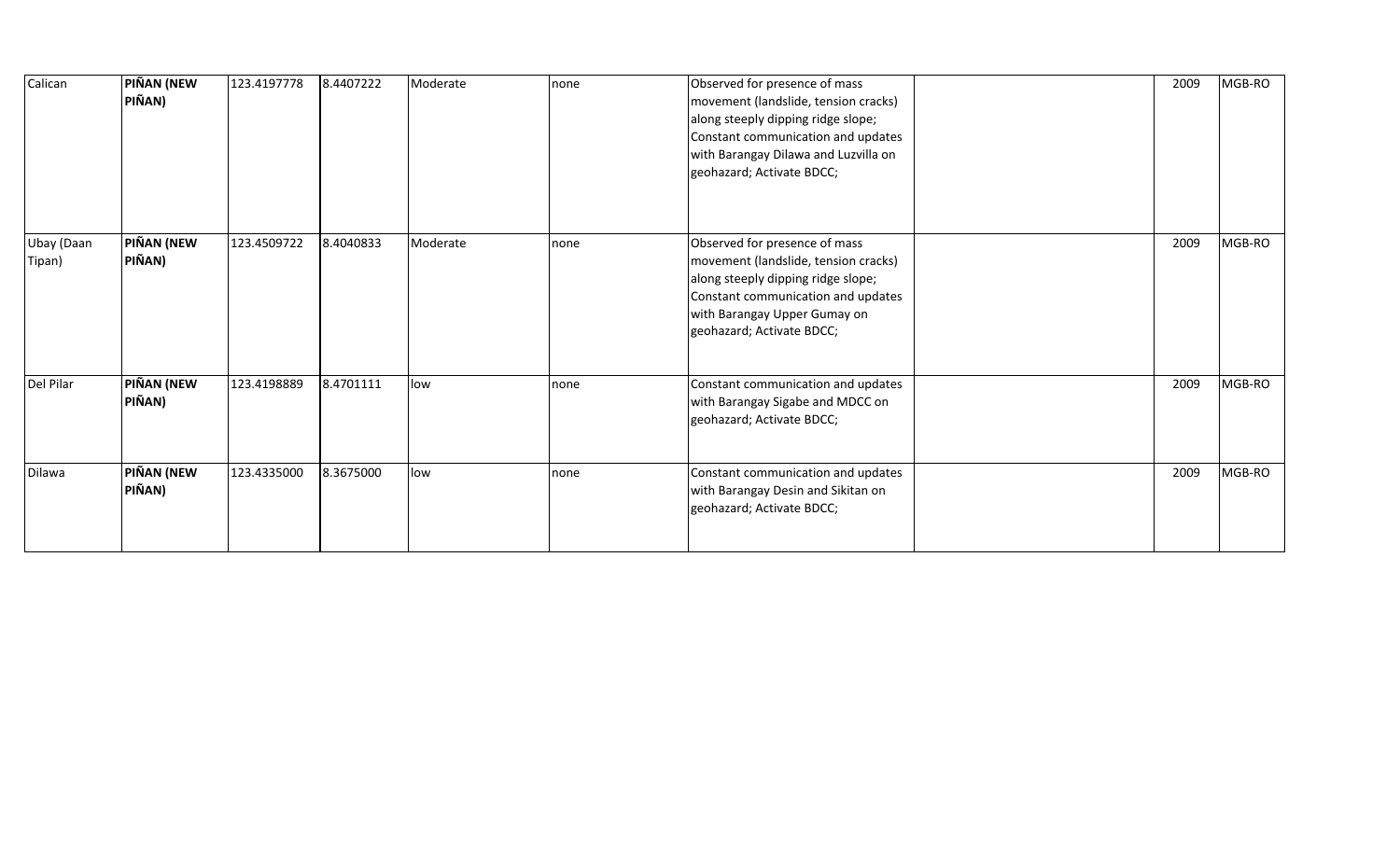| Desin  | <b>PIÑAN (NEW</b> | 123.4190000 | 8.4106111 | low | None (brgy. proper) | Constant communication and updates    | (Flashflood along Disoy Creek)              | 2009 | MGB-RO |
|--------|-------------------|-------------|-----------|-----|---------------------|---------------------------------------|---------------------------------------------|------|--------|
|        | PIÑAN)            |             |           |     |                     | with Barangay Villarico on geohazard; | Presently, the spillway is not passable;    |      |        |
|        |                   |             |           |     |                     | Activate BDCC;                        | Accessible from Villarico is via bamboo     |      |        |
|        |                   |             |           |     |                     |                                       | raft crossing Disoy Creek; Motorcycle       |      |        |
|        |                   |             |           |     |                     |                                       | can be transported to the other bank;       |      |        |
|        |                   |             |           |     |                     |                                       | Alternate route for other vehicles is       |      |        |
|        |                   |             |           |     |                     |                                       | recommended; If crossing this river,        |      |        |
|        |                   |             |           |     |                     |                                       | observed for rapid increase/decrease of     |      |        |
|        |                   |             |           |     |                     |                                       | river water possibly accompanied by         |      |        |
|        |                   |             |           |     |                     |                                       | increase turbidity or soil content;         |      |        |
|        |                   |             |           |     |                     |                                       | Develop an early warning device/system      |      |        |
|        |                   |             |           |     |                     |                                       | intended for flashflood-related hazard      |      |        |
|        |                   |             |           |     |                     |                                       | prevention;                                 |      |        |
|        |                   |             |           |     |                     |                                       |                                             |      |        |
|        |                   |             |           |     |                     |                                       |                                             |      |        |
|        |                   |             |           |     |                     |                                       |                                             |      |        |
|        |                   |             |           |     |                     |                                       |                                             |      |        |
|        |                   |             |           |     |                     |                                       |                                             |      |        |
| Dionum | <b>PIÑAN (NEW</b> | 123.4554444 | 8.4402222 | low | None (brgy. proper) | Constant communication and updates    | (Flashflood along Dionum Creek) If          | 2009 | MGB-RO |
|        | PIÑAN)            |             |           |     |                     | with Barangay Silano on geohazard;    | crossing this river, observed for rapid     |      |        |
|        |                   |             |           |     |                     | Activate BDCC;                        | increase/decrease of river water            |      |        |
|        |                   |             |           |     |                     |                                       | possibly accompanied by increase            |      |        |
|        |                   |             |           |     |                     |                                       | turbidity or soil content; Slope protection |      |        |
|        |                   |             |           |     |                     |                                       | of scoured channel should be properly       |      |        |
|        |                   |             |           |     |                     |                                       | engineered; Develop an early warning        |      |        |
|        |                   |             |           |     |                     |                                       | device/system intended for                  |      |        |
|        |                   |             |           |     |                     |                                       | flashfloodrelated                           |      |        |
|        |                   |             |           |     |                     |                                       | hazard prevention;                          |      |        |
|        |                   |             |           |     |                     |                                       |                                             |      |        |
|        |                   |             |           |     |                     |                                       |                                             |      |        |
|        |                   |             |           |     |                     |                                       |                                             |      |        |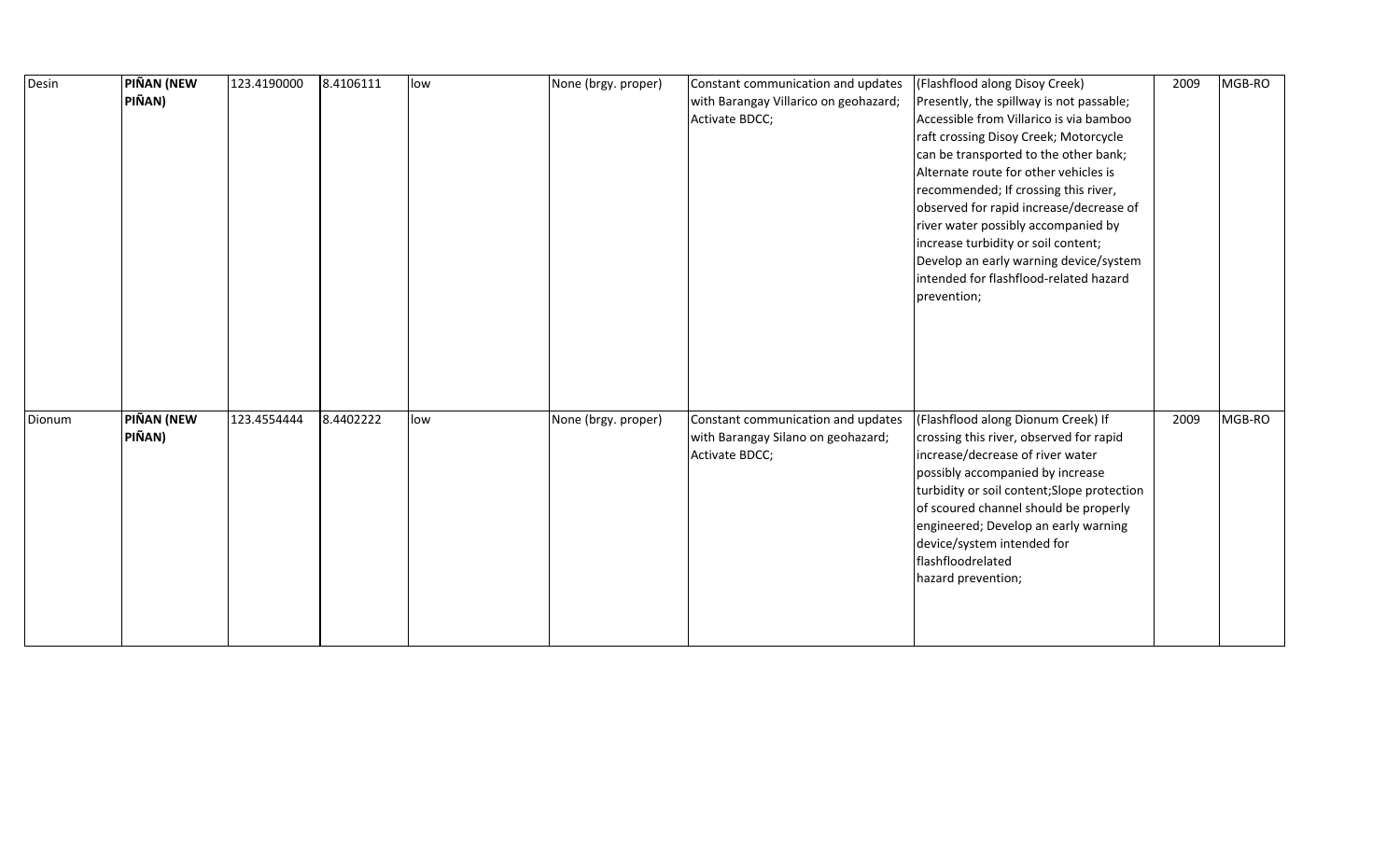| Lapu-lapu   | PIÑAN (NEW<br>PIÑAN) | 123.4592500 | 8.4628889 | low      | None                                                            | Constant communication and updates<br>with Barangay Pob. North and MDCC<br>lon.<br>geohazard; Activate BDCC;                                                                                              | (Flashflood along Galay Creek, major<br>tributary of Dipolog River)<br>If crossing this river, observed for rapid<br>increase/decrease of river water possibly<br>accompanied by increase turbidity or soil<br>content; Develop an early warning<br>device/system intended for<br>flashfloodrelated<br>hazard prevention;                                                                                                                                                                     | 2009 | MGB-RO |
|-------------|----------------------|-------------|-----------|----------|-----------------------------------------------------------------|-----------------------------------------------------------------------------------------------------------------------------------------------------------------------------------------------------------|-----------------------------------------------------------------------------------------------------------------------------------------------------------------------------------------------------------------------------------------------------------------------------------------------------------------------------------------------------------------------------------------------------------------------------------------------------------------------------------------------|------|--------|
| Lower Gumay | PIÑAN (NEW<br>PIÑAN) | 123.4406389 | 8.4463333 | Moderate | low (barangay hall)<br>(Flashflood along<br><b>Gumay River)</b> | Observed for presence of mass<br>movement (landslide, tension cracks)<br>along steeply dipping ridge slope;<br>Constant communication and updates<br>with Barangay Dionum on geohazard;<br>Activate BDCC; | Construct a channel/canal or culvert to<br>reduce the dispersion of surface water<br>on the entrée point of the barangay<br>hall;<br>Purok II and IV are extremely affected<br>by flashflooding of Gumay River;<br>Construction of spillway or foot bridge is<br>necessary to ensure future safety of the<br>populace who are frequently passing<br>across the creek/river; Develop an early<br>warning device/system intended for<br>flashflood-related hazard prevention;<br>Activate BDCC; | 2009 | MGB-RO |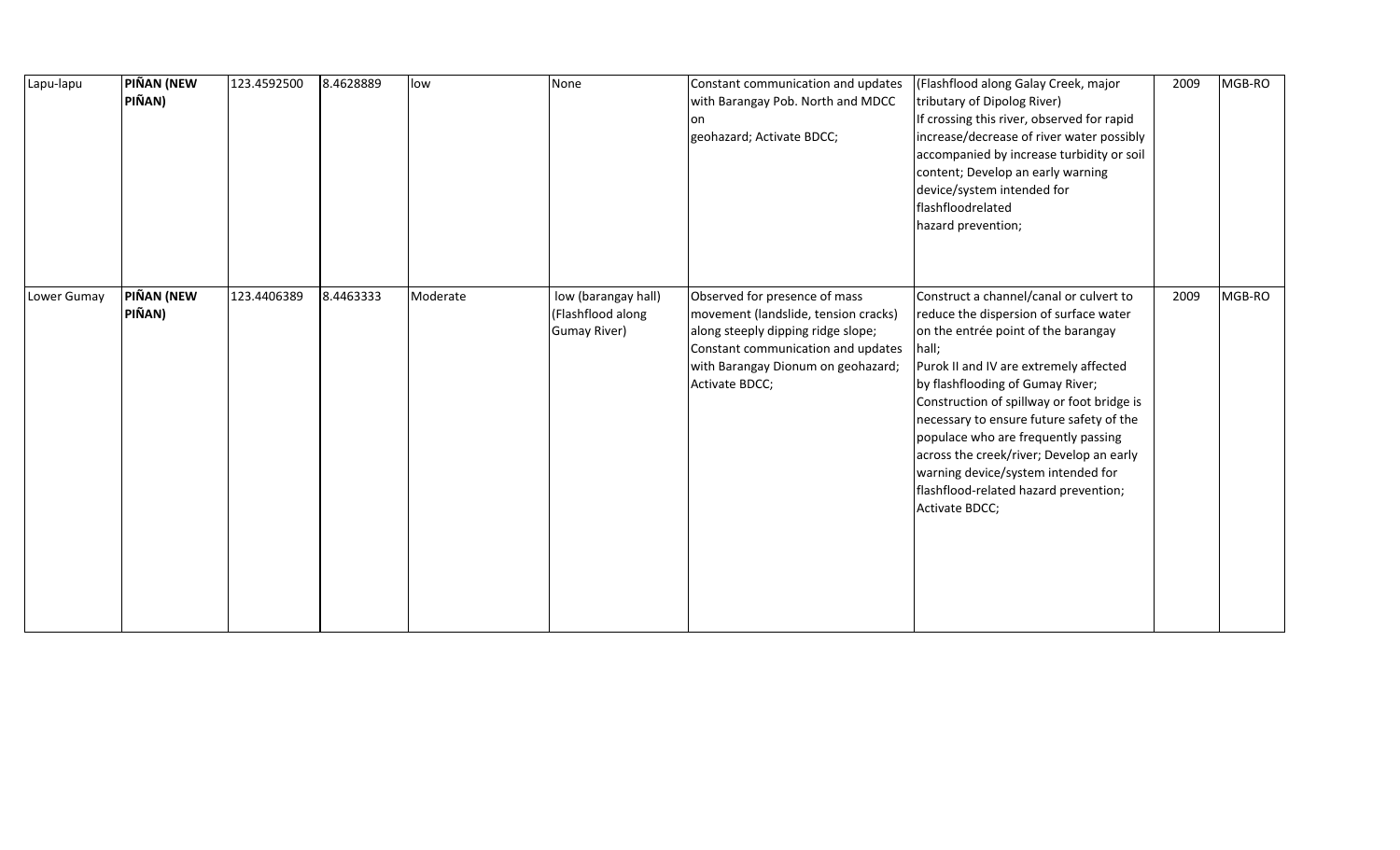| Luzvilla                   | PIÑAN (NEW<br>PIÑAN)        | 123.5092222 | 8.3275833 | Moderate | none | Observed for presence of mass<br>movement (landslide, tension cracks)<br>along steeply dipping ridge slope;<br>Constant communication and updates<br>with Barangay Teresita and Sikitan on<br>geohazard; Activate BDCC;                                                                                                                                                                                                                                                                            | 2009 | MGB-RO |
|----------------------------|-----------------------------|-------------|-----------|----------|------|----------------------------------------------------------------------------------------------------------------------------------------------------------------------------------------------------------------------------------------------------------------------------------------------------------------------------------------------------------------------------------------------------------------------------------------------------------------------------------------------------|------|--------|
| Poblacion North PIÑAN (NEW | PIÑAN)                      | 123.4514167 | 8.4799444 | low      | none | Constant communication and updates<br>with Barangay Pob. South and MDCC<br>on<br>geohazard; Activate BDCC;                                                                                                                                                                                                                                                                                                                                                                                         | 2009 | MGB-RO |
| Santa Fe                   | <b>PIÑAN (NEW</b><br>PIÑAN) | 123.4563056 | 8.3767778 | Moderate | none | (High)<br>along road cut going to Upper Gumay<br>Observed for presence of mass<br>movement (landslide, tension cracks)<br>along steeply dipping ridge slope;<br>Monitor progress of landslide along<br>road<br>cuts to ensure the safety of the<br>motorist<br>passing along this landslide area;<br>Develop an early warning<br>device/system<br>intended for landslide-related hazard<br>prevention; Constant communication<br>and<br>updates with Barangay Ubay on<br>geohazard; Activate BDCC; | 2009 | MGB-RO |
| Segabe                     | PIÑAN (NEW<br>PIÑAN)        | 123.4242500 | 8.4840278 | low      | none | Constant communication and updates<br>with Barangay Pob. South and MDCC<br>on<br>geohazard; Activate BDCC;                                                                                                                                                                                                                                                                                                                                                                                         | 2009 | MGB-RO |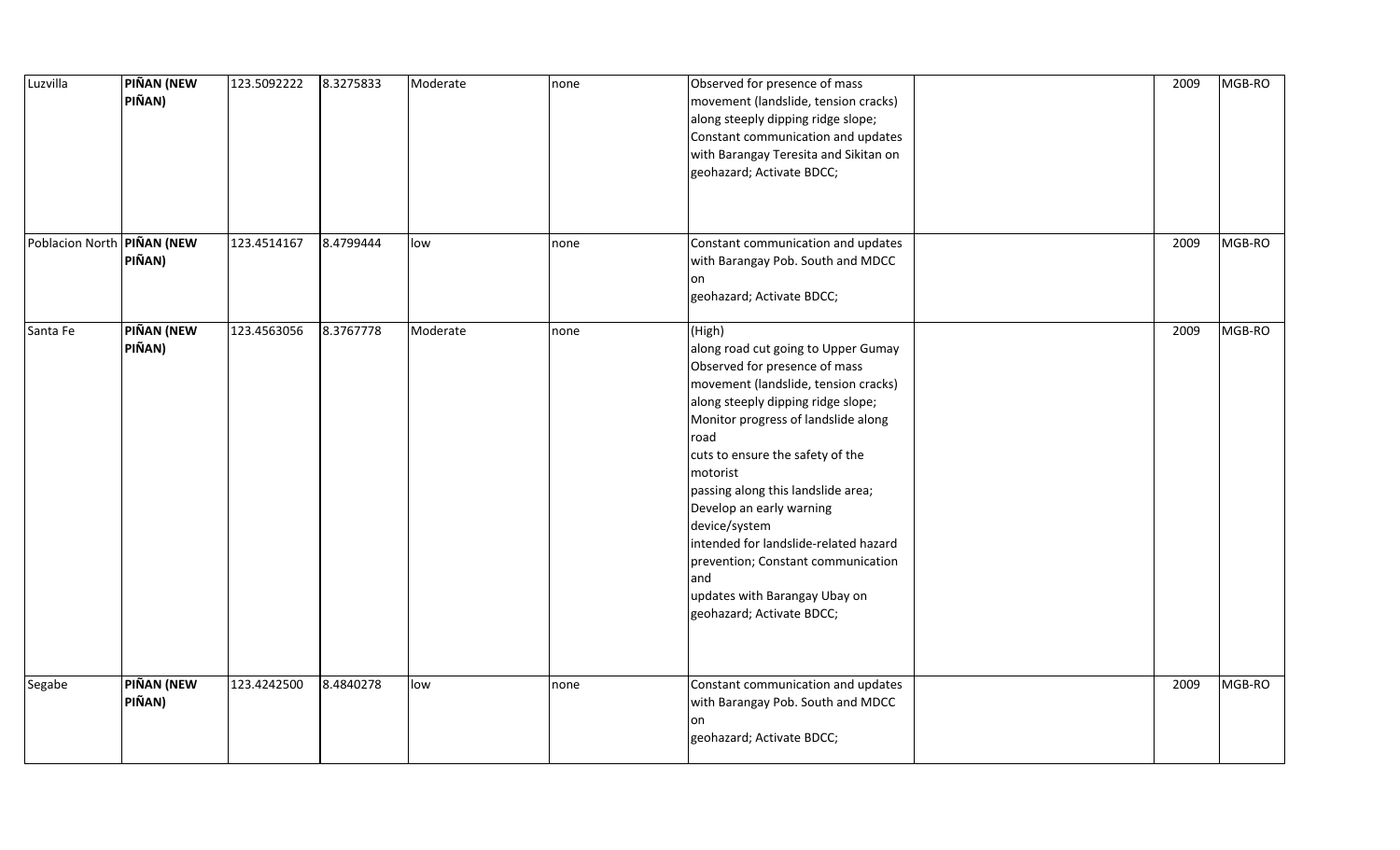| Sikitan    | <b>PIÑAN (NEW</b><br>PIÑAN) | 123.4641111 | 8.3489167 | Moderate | none                | Observed for presence of mass<br>movement (landslide, tension cracks)<br>along steeply dipping ridge slope;<br>Constant communication and updates<br>with Barangay Dilawa and Luzvilla on<br>geohazard; Activate BDCC;        |                                                                                                                                                                                                                                                                                                                        | 2009 | MGB-RO |
|------------|-----------------------------|-------------|-----------|----------|---------------------|-------------------------------------------------------------------------------------------------------------------------------------------------------------------------------------------------------------------------------|------------------------------------------------------------------------------------------------------------------------------------------------------------------------------------------------------------------------------------------------------------------------------------------------------------------------|------|--------|
| Silano     | <b>PIÑAN (NEW</b><br>PIÑAN) | 123.4647778 | 8.4445556 | low      | None (brgy. center) | Constant communication and updates<br>with Barangay Pob. South and MDCC<br>lon<br>geohazard; Activate BDCC;                                                                                                                   | Flashflood along Silano Creek; If crossing<br>this river, observed for rapid<br>increase/decrease of river water possibly<br>accompanied by increase turbidity or soil<br>content; Develop an early warning<br>device/system intended for flashflood<br>related hazard prevention;                                     | 2009 | MGB-RO |
| Teresita   | <b>PIÑAN (NEW</b><br>PIÑAN) | 123.5211111 | 8.3366667 | Moderate | none                | Observed for presence of mass<br>movement (landslide, tension cracks)<br>along steeply dipping ridge slope;<br>Constant communication and updates<br>with Barangay Luzvilla and Bagong<br>Silang on geohazard; Activate BDCC; |                                                                                                                                                                                                                                                                                                                        | 2009 | MGB-RO |
| Tinaytayan | PIÑAN (NEW<br>PIÑAN)        | 123.4368889 | 8.4281944 | Moderate | None (brgy. center) | Observed for presence of mass<br>movement (landslide, tension cracks)<br>along steeply dipping ridge slope;<br>Constant communication and updates<br>with Barangay Dilawa and Luzvilla on<br>geohazard; Activate BDCC;        | (Flashflood along Calican River or<br>locally named as Gumay Creek)<br>If crossing this river, observed for rapid<br>increase/decrease of river water possibly<br>accompanied by increase turbidity or soil<br>content; Develop an early warning<br>device/system intended for<br>flashfloodrelated hazard prevention; | 2009 | MGB-RO |